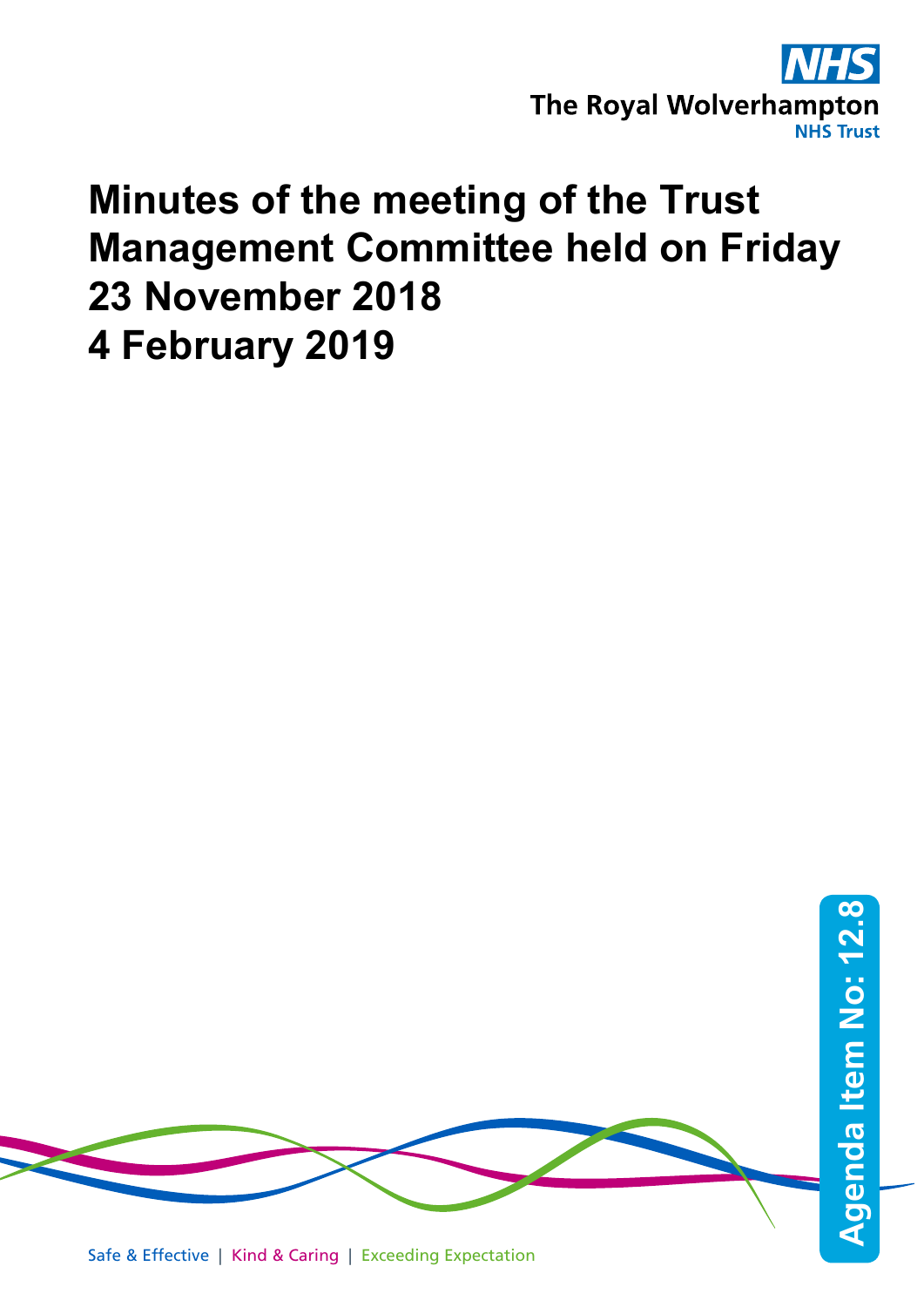# **TRUST MANAGEMENT COMMITTEE**

#### **Minutes of the meeting of the Trust Management Committee held at 1pm on Friday 23 November 2018 in the Board Room, Corporate Services Centre, Building 12, New Cross Hospital, Wolverhampton.**

#### **Present:**

Mr A Duffell **Director of Workforce**<br>Ms S Evans **Director Communication** Dr S Grumett Lead Cancer Clinician Mr D Loughton (Chair) Chief Executive Mr S Mahmud Director of Integration Prof B Singh Clinical Director IT<br>
Mr K Stringer Chief Finance Offic

#### **In Attendance:**

Mr N Bruce Head of IT Ms E Lengyel (for Ms Hobbs) Matron<br>Ms H Troalen Ms Deputy Ms H Troalen **Deputy Chief Finance Officer**<br>Mr K Wilshere **Deputy Company Secretary** 

#### **Apologies:**

Mr I Badger **Divisional Medical Director**, D1 Prof. A-M Cannaby Chief Nursing Officer (Part)<br>Prof. J Cotton Chief Chief Chief Chief Chief Chief Prof. J Cotton Director of Research and Development Dr L Dowson **Divisional Medical Director, D2** Ms S.Evans **Head of Communications**<br>
Mr I Grant **Head of Communications** Deputy Chief Operating Officer, D1 Dr C Higgins Divisional Medical Director, D3 Dr J Macve **Director of Infection, Prevention and Control (DIPC)** Ms B Morgan **Head of Nursing – Division D2** Mr W Nabih **Head of Estates Developments**<br>
Ms G Nuttall Ms G Nuttall Ms G Nuttall **Manufall Chief Operating Officer**<br>
Dr J Odum Medical Director **Medical Director** Ms T Palmer Thead of Midwifery (part of the meeting)<br>Ms S Roberts The Microsoft Civisional Manager. Estates and Faciliti Divisional Manager, Estates and Facilities Mr M Sharon **Director of Planning and Performance** Ms K Shaw Deputy Chief Operating Officer, D3 Mr K Stringer **Chief Finance Officer/Deputy Chief Executive**<br>Ms A Tennant Clinical Director Pharmacy **Clinical Director Pharmacy** Dr A K Viswanath Divisional Medical Director, D2 Dr K Warren Consultant in Public Health

Company Secretary

Ms N Ballard **Manufallard** Head of Nursing – Division D3<br>Ms C Etches **Head Of Deputy Chief Executive** (Part) Deputy Chief Executive (Part) Dr S Fenner **Divisional Medical Director, D1 (Apols – part)**<br>Ms C Hobbs **D1** Head of Nursing D1 Head of Nursing, D1 Dr B McKaig **Deputy Medical Director** Ms T Palmer **Head of Midwifery (part of the meeting)** Dr J Parkes **Vertical Integrated GP**<br>Mr T Powell **Note that I Secure Control** Deputy Chief Operating Deputy Chief Operating Officer, D2 Dr M Sidhu Divisional Medical Director, D3 Ms V Whatley **Head of Clinical Support including IP**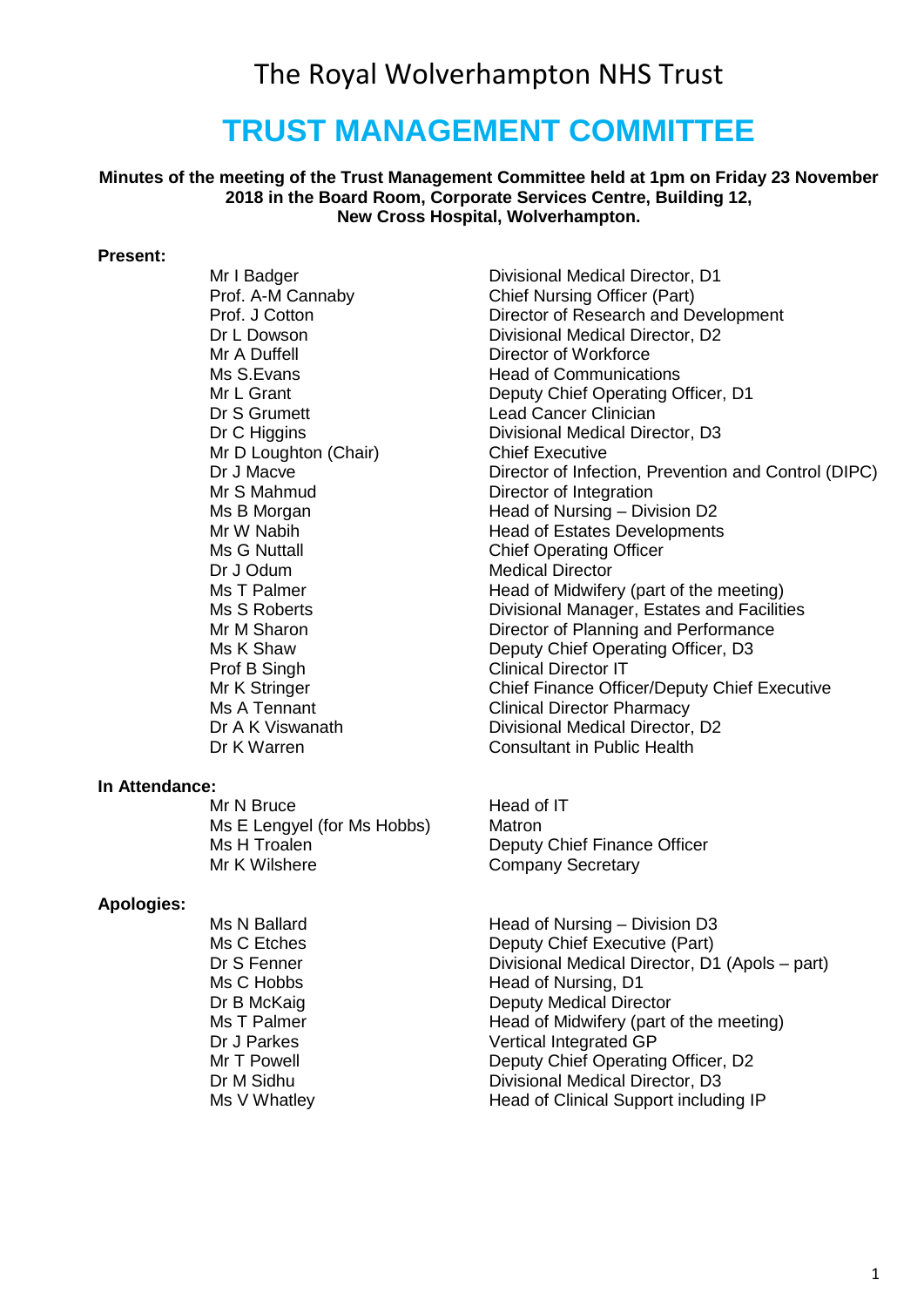#### **18/414: Apologies for absence**

Apologies for absence were received from those listed.

#### **18/415: Declarations of Interest**

There were no new or changed declarations of interest given at the meeting.

## **18/416: Minutes of the meeting of the Trust Management Committee held on 26 October 2018**

There were no amendments to the minutes.

#### **It was agreed: that the Minutes of the meeting of the Trust Management Committee held on 26 October 2018 be approved.**

#### **18/417: Matters arising from the Minutes of the previous meeting**

There were no matters arising from the minutes raised.

#### **18/418: Action Points List**

#### **Friday 27 July 2018 18/301: Integrated Care System Update (ICS)**

**Action:** That Prof. Singh and Ms Shaw articulate the risk described with Ms Edwards and provide assurance that the risk either is reflected in a current risk on the Risk Register or that a new Risk is placed on the Risk Register.

# **21 Sept 2018 BD/KS**

Ms Shaw said that she would confirm this to the Company Secretary once completed.

#### **Main Body of Meeting – Discussion Items**

#### **18/419: Topic A - Hillrom Bed System**

The meeting had a demonstration of the Hillrom bed system. There followed a discussion of views of the product, its relative benefits and issues and links to existing data systems. It was felt that a trial of the beds would be desirable and would be pursued with the company. Ms Nuttall asked about connectivity with other relevant systems. Prof. Singh asked whether patient data would be transferred wirelessly and if it was that the necessary security was in place. Mr Bruce said this bed would plug into existing sensor systems that would not have the same vulnerability as a Bluetooth connection. Dr Odum asked where the data was held. Mr Bruce said it would depend whether the database was held centrally by the company or on a local server within the Trust. He said it then depended on how it would be mapped into real time feedback systems in the Trust. Mr Loughton said the intention would be in time to replace the current beds with the intelligent beds.

#### **It was agreed: that demonstration of the Hillrom Bed System be received and noted.**

#### **It was agreed: that an outline provisional agreement for the Trust to work with Hillrom on the evaluation and potential use of the product in principle be approved.**

# **18/420: Topic B - Smoke Free system**

Dr Odum introduced the presentation and Dr Warren. He highlighted the proposed use of a revised staged approach. Dr Warren introduced herself and outlined the presentation content. She referred to the previous smoke free site policy and presented a revised approach to future smoke free policy and activity.

Dr Warren outlined the approach by design to support and enable a smoke free culture in the Trust. She referred to the signals and cues in the wider environment and society that would be used to support the approach.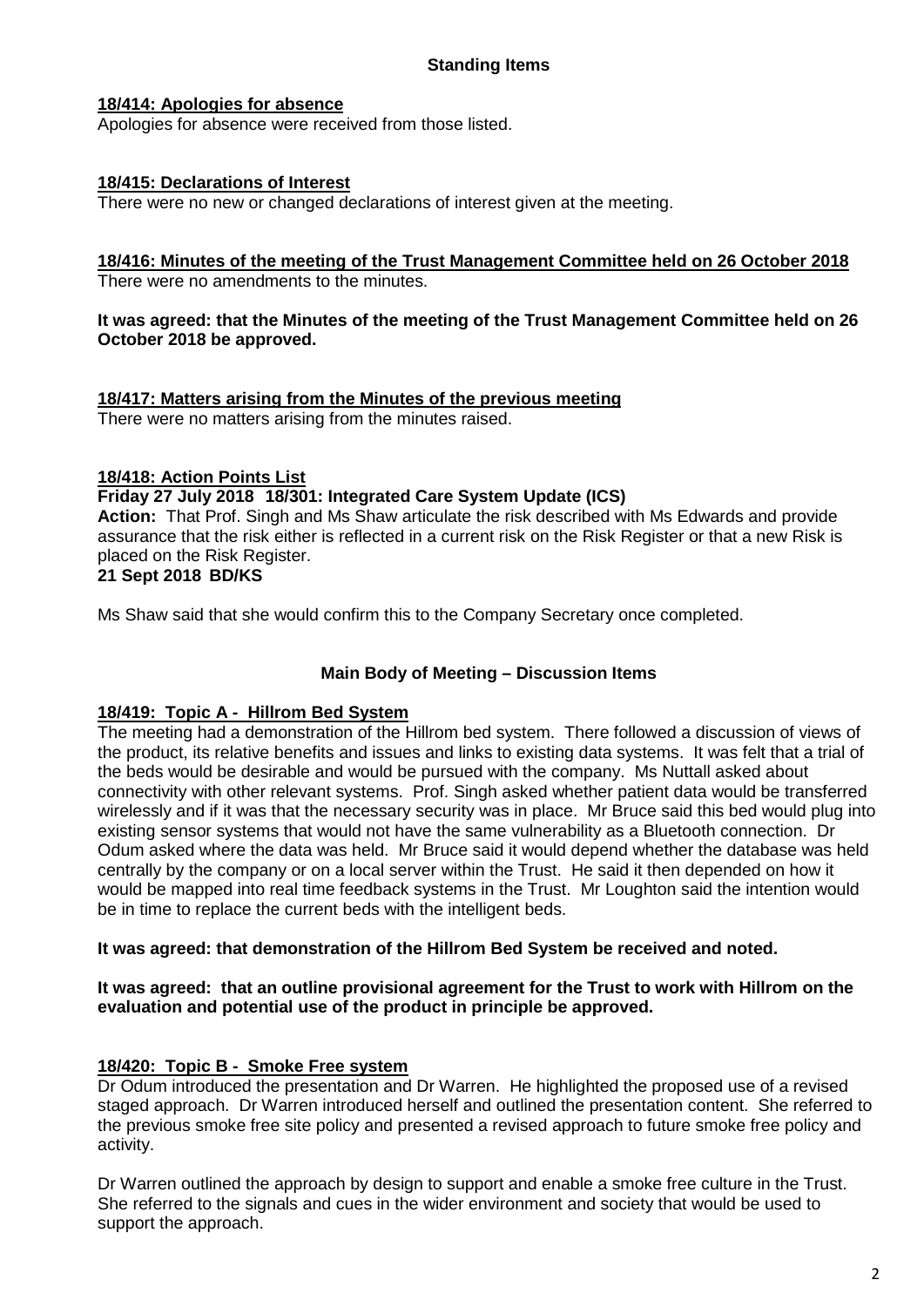Dr Warren referred to previous concerns and the focus on individual members of staff to enforce the policy, the gap left by the previous support service, the expectation of 100% compliance was not immediately realistic. She said that would be flipped to a mind-set of enabling and supporting people to be smoke-free. She referred to the need for a focus on staff, the human element and human behaviour.

Dr Warren referred to the RCP report that called for smoke free advice to be a core part of the assessment and treatment of patients for any other condition. She referred to three strands of work based around; Quit Support including use of vaping products away from smoking places, a business case for previously used structured treatments, self-help pathways and IT-based support prescribing options through the nationally provided support systems, and the recording of smoking status and treatment options offered to patients; Smoke-free environments including making the finding of smoking or vaping areas more easily, the use of behavioural cues to deter smoking such as fresh produce at main entrances; and Communication plan based on staff engagement, training and message delivery for patients, visitors and colleagues. Dr Warren referred to work in primary care in the implementation of the GP Practice Support Prescription.

Mr Badger said he thought the disposable vape product was a good idea but where and how would they be disposed of. Dr Warren said the suppliers would make dedicated bins available as the product contained a battery element. Mr Badger said he had a concern for those on low incomes that the cost, albeit less than the equivalent cigarettes, may be a disincentive. He asked whether there might be a free initial device being made available. He said the message would have to be carefully crafted. Mr Mahmud asked how many Trusts were smoke free. Dr Warren said all mental health Trusts had done so despite the inherent challenges. Prof Cotton asked how success would be measured. Dr Warren said it would be based on an initial observational audit with follow up and repetition alongside the prevalence of smoking status assessment and prescription possibly with a Patient Survey element in future. Mr Duffell shared his experience from his previous Trust and the time it had required. Dr Warren said the programme would take 12-18 months to implement.

Ms Tennant asked about the current arrangements and issues identified including smokers congregating in inappropriate places on site such as under air intakes to the aseptic suite. Mr Loughton asked whether it was known where the smokers on the site were from and whether they were patients, relatives or visitors. He said that CCTV would provide a potential route to identify where the smokers were coming from. He shared his previous experiences and difficulties of staff challenge or access to security staff to address. He also referred to options using public address systems and volunteers to identify smokers and ask them to stop.

Dr Warren reiterated the need to provide a positive encouragement message to a smoke free future. Mr Badger said it would apply to anyone on the site whether a patient or not. Dr Odum said the approach had been successfully used elsewhere alongside making smoking status a core part of healthcare provision and that was persuaded of the approach to take as proposed.

There was a discussion regarding the provision and availability of vending machines to dispense the vaping product. Dr Higgins asked whether this would be done in relation to under 18's on site. Dr Warren said she would investigate the options of vending and other options for provision to ensure the product could not be accessed to initiate vaping.

#### **It was agreed: that the Smoke Free System Plan be approved.**

# **18/421: Topic C - Clinical Fellowship Programme – this item was deferred.**

#### **18/422: Topic D - Continuous Quality Improvement Programme – "How do we become even better?" Approved by C & C 13/11/18**

Mr Sharon introduced the paper setting out the case for developing Trust wide Continuous Quality Improvement Programme and the development of a team dedicated to supporting this programme. He also outlined proposed changes to the way in which the Trust managed its Cost Improvement Programme.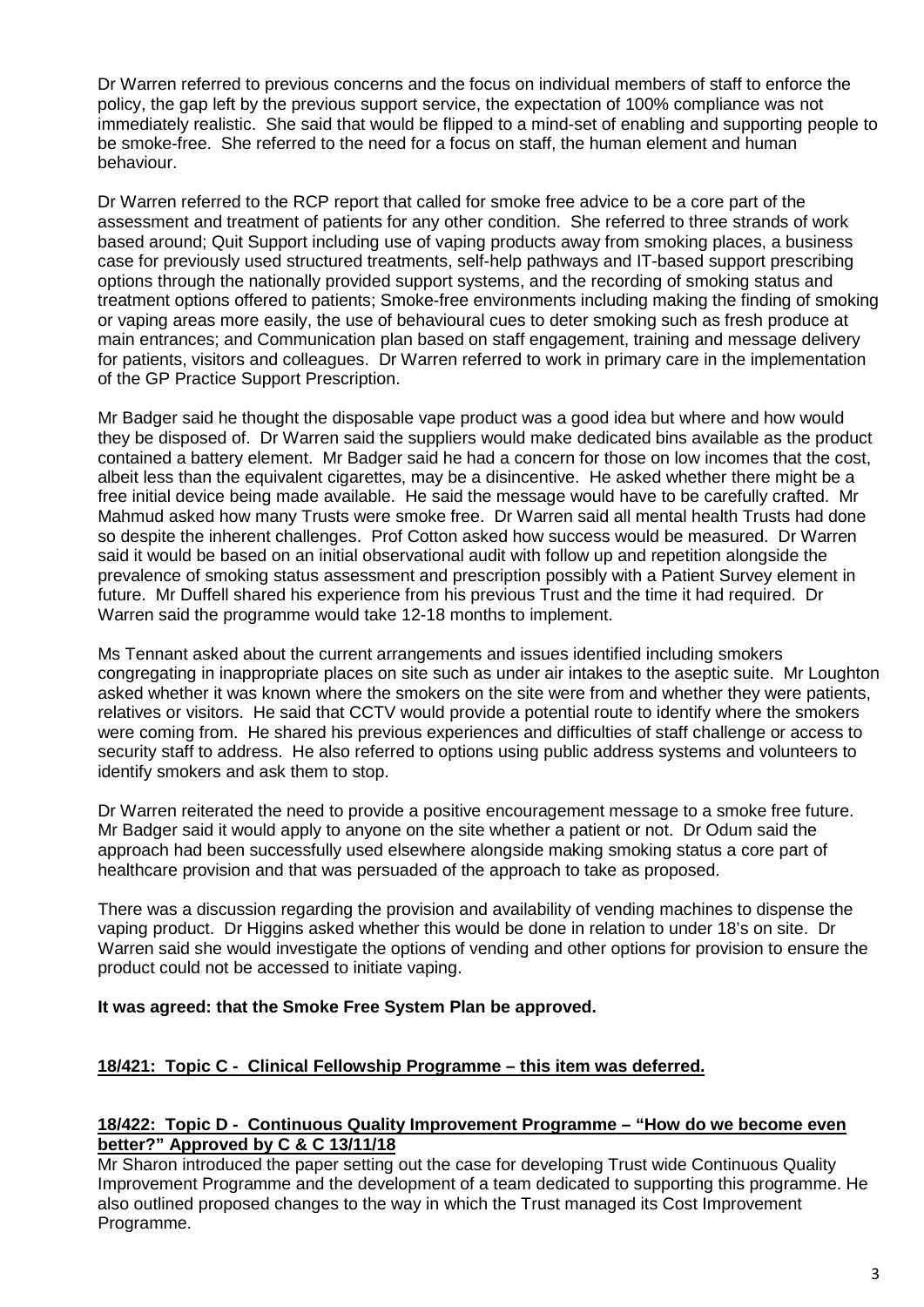Mr Sharon said the proposed approach would vary the application depending on whether the focus was Cost Improvement or Quality Improvement that might give rise to cost opportunities all focussed on supporting change at local service level including education in best practice for quality improvement to promote future agility of the Trust and Trust services.

Mr Sharon said it would be clinically led with contributions from the corporate support services as an extended resource. He referred to the changes in the cost of supporting the revised programme compared to previous approaches used with a net saving. He said other Trusts were and had taken this approach with some benefit.

Prof. Cotton asked about the benefits articulated with only one relating to patient outcomes and patient care. He suggested the approach might place greater focus and emphasis on improvement in patient care, safety and quality. Mr Sharon said he would review on that basis. Prof Cannaby said the Quality and Safety Strategy was due for review and would be required to be consistent with this approach to implementation.

**It was agreed: that the proposed Continuous Quality Improvement approach be received and noted.**

#### **18/423: Topic E - Proposal for the Creation of a Trust Chain/Alliance**

Mr Sharon introduced the paper and the potential rationale and models for closer future working between Trusts other than through merger and the additional complications, bureaucracy and costs that mergers introduced. He referred to the experiences of other Trust's set out in the paper and the recommended approach. Mr Sharon said that any approach relied on a degree of willingness in potential partner organisations to commit. He referred to the potential challenges that would arise if the situation for partnership should arise.

Mr Loughton said he thought that it would depend on the degree of clinical relationships and cooperation would depend on the leadership of the organisation. He shared his views and experience of others in mergers and agreed that a chain approach would offer greater agility and speed.

Prof Singh said he had concerns about the culture in the component organisations being able to come together and not cause an undue tension and difficulty. He asked whether the arguments to not take this approach had been explored sufficiently. Mr Loughton said that there might be a political and geographical imperative that means the cultures will change through the movement and changes in staff over time.

Mr Loughton shared his views of the other nearby organisations and relative vulnerability. Mr Sharon said the approach was not without risk, effort or use of energy. He referred to existing support provided to others with resulting positive impact for both organsations. Ms Nuttall shared her concern about the scale involved. Prof. Singh wondered whether the spread and variety of agenda's being pursued presented a possible challenge and whether it was clear what organisation would emerge. Mr Badger said that previous experience would indicate that closer future working sooner may be a greater benefit than waiting. Mr Loughton said he appreciated the concerns and that there may be opportunities to consider this approach in the not too distant future.

#### **It was agreed: that the Proposal for the Creation of a Trust Chain/Alliance be received and noted.**

**By Exception Papers: None this month**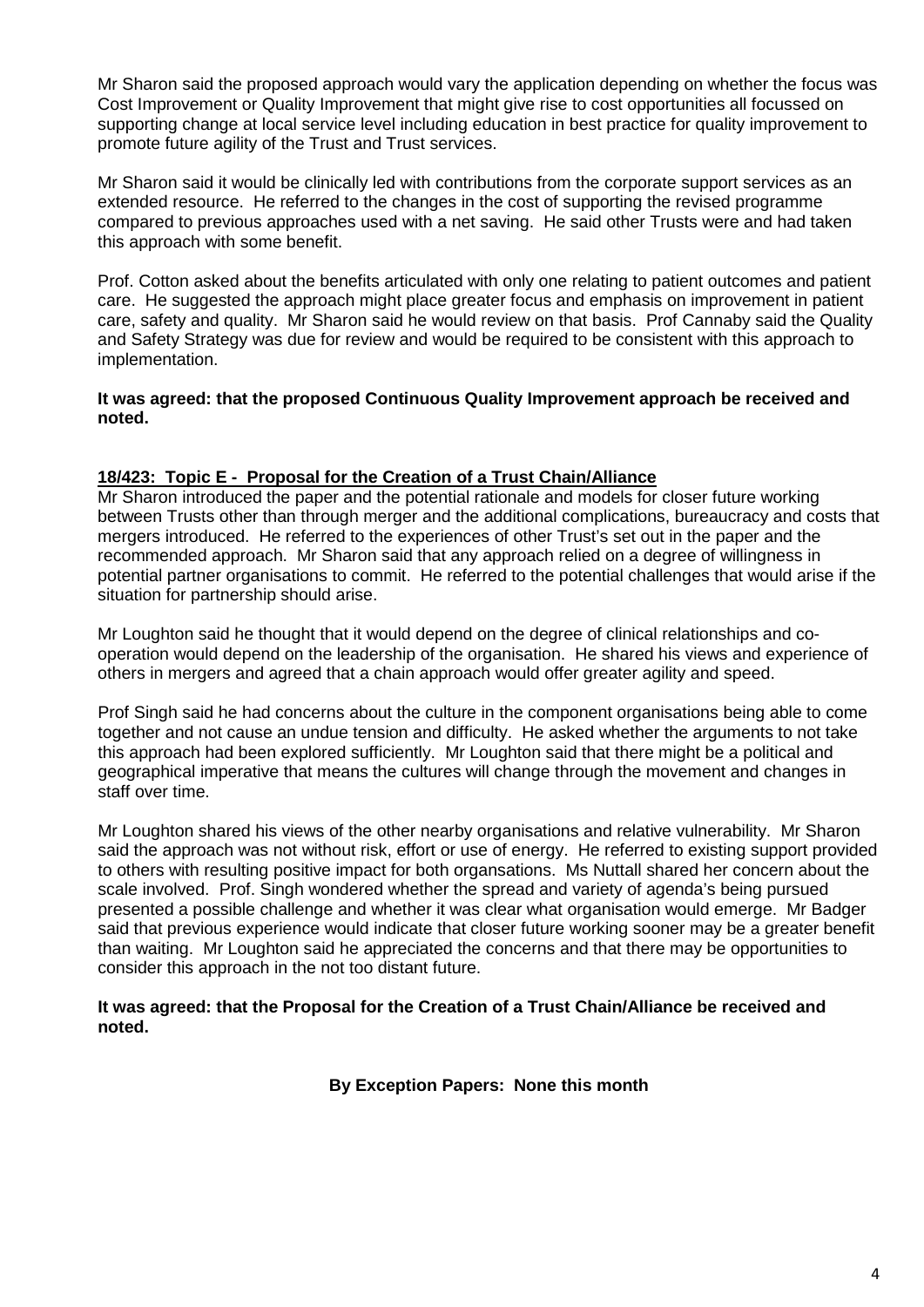#### **Items to Note - Monthly Reports**

#### **18/424: Integrated Quality and Performance Report**

Ms Nuttall and Prof. Cannaby introduced the report.

**It was agreed: that the Integrated Quality and Performance Report be received and noted.**

#### **18/425: Division 1 Quality, Governance & Nursing Report**

**It was agreed: that the Division 1 Quality, Governance & Nursing Report be received and noted.**

#### **18/426: Division 2 Quality, Governance & Nursing Report**

**It was agreed: that the Division 2 Quality, Governance & Nursing Report be received and noted.**

#### **18/427: Division 3 Quality, Governance & Nursing Report**

**It was agreed: that the Division 3 Quality, Governance & Nursing Report be received and noted.**

**18/428: Executive Workforce Summary Report** Mr Duffell introduced the report and the highlights summarised therein.

**It was agreed: that the Executive Workforce Summary Report be received and noted.**

# **18/429: Chief Nursing Officer (CNO) Nursing Report**

Prof. Cannaby introduced the report.

**It was agreed: that the Chief Nursing Officer (CNO) Nursing Report be received and noted.**

#### **18/430: CNO Governance Report**

Prof. Cannaby introduced the report.

#### **It was agreed: that the CNO Governance Report be received and noted.**

#### **18/431: Finance Position Report**

Mr Stringer introduced the report.

**It was agreed: that the Finance Position Report be received and noted.**

# **18/432: Capital Programme Update**

Mr Stringer introduced the report.

# **It was agreed: that the Capital Programme Update Report be received and noted.**

# **18/433: Operational Finance Group Minutes**

**It was agreed: that the Operational Finance Group Minutes be received and noted.**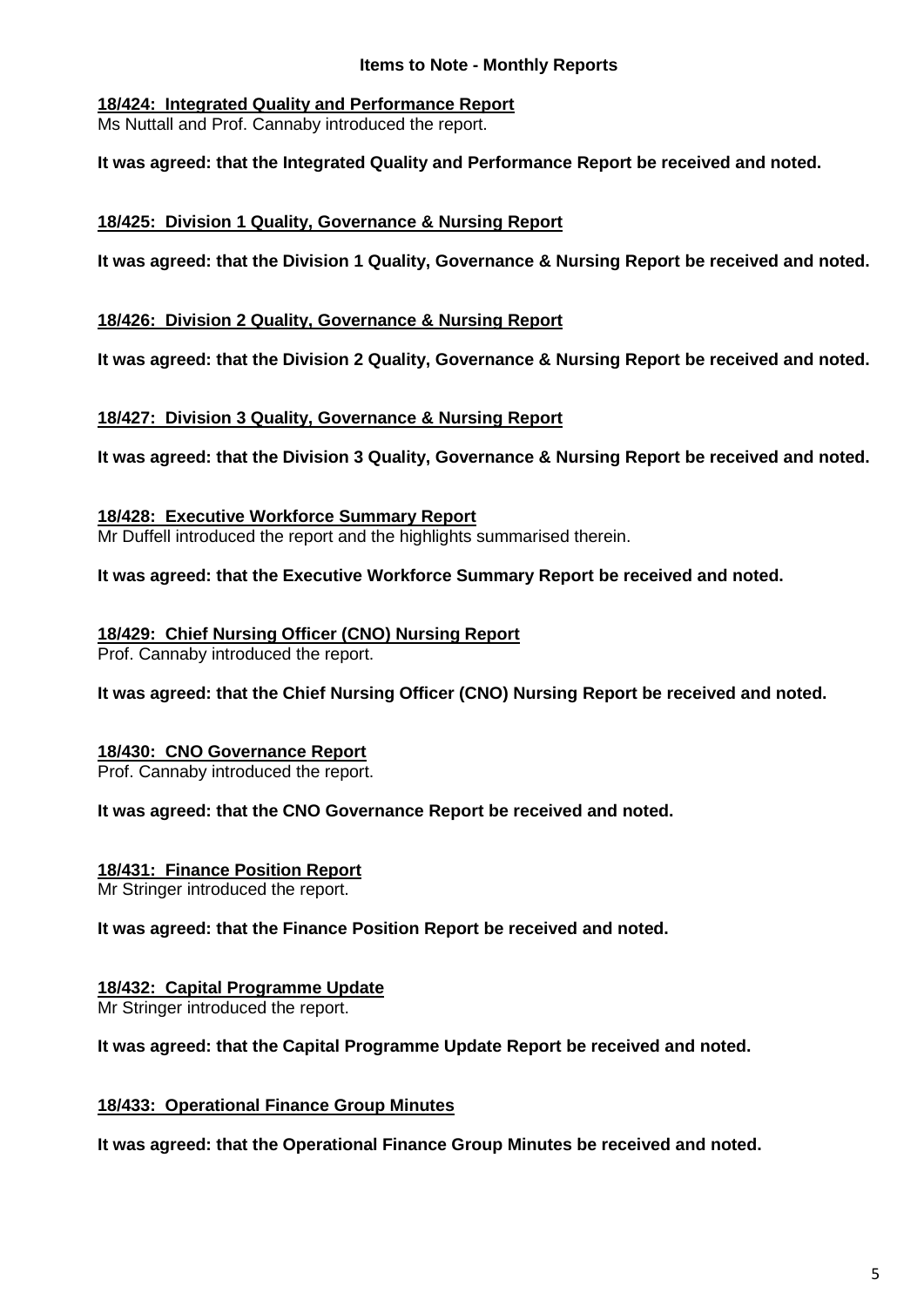#### **18/434: Financial Recovery Board – monthly update**

Mr Sharon introduced the report.

**It was agreed: that the Financial Recovery Board – monthly update Report be received and noted.**

#### **18/435: Integrated Care System Report – no report this month**

#### **Items to be Noted or Approved - Statutory or Mandated Reports (1/4, 6 monthly and Annual)**

#### **18/436: Property Management**

Mr Stringer confirmed that this report had been deferred and that the report would now be reviewed 1/4ly from

#### **18/437: 100,000 Human Genomes**

Dr Odum introduced the report.

#### **It was agreed: that the 100,000 Human Genomes Report be received and noted.**

#### **18/438: Safe Hands Delivery Group Report**

Ms Nuttall introduced the report.

#### **It was agreed: that the Safe Hands Delivery Group Report be received and noted.**

#### **18/439: Winter Planning and Pressures**

Ms Nuttall noted the reference to additional capacity as still being required and that there would be further work to quantify current and predicted Wolverhampton activity. Mr Loughton referred to the revised position regarding Telford ED.

#### **It was agreed: that the Winter Planning and Pressures Report be received and noted.**

#### **18/440: Patient Experience Annual Report**

Prof. Cannaby introduced the report.

#### **It was agreed: that the Patient Experience Annual Report be received and noted.**

# **18/441: Freedom to Speak Up Guardian Annual Report**

Mr Duffell introduced the report.

**It was agreed: that the Freedom to Speak Up Guardian Annual Report be received and noted.**

#### **Business Cases - Division 1**

#### **18/442: Extension to Baby Tagging System Approved by CRG 20/11/18**

**It was agreed: that the Extension to Baby Tagging System Business Case be approved.**

#### **18/443: Replacement of Solar Monitors in Heart & Lung Centre Approved by CRG 20/11/18**

**It was agreed: that the Replacement of Solar Monitors in Heart & Lung Centre Business Case be approved.**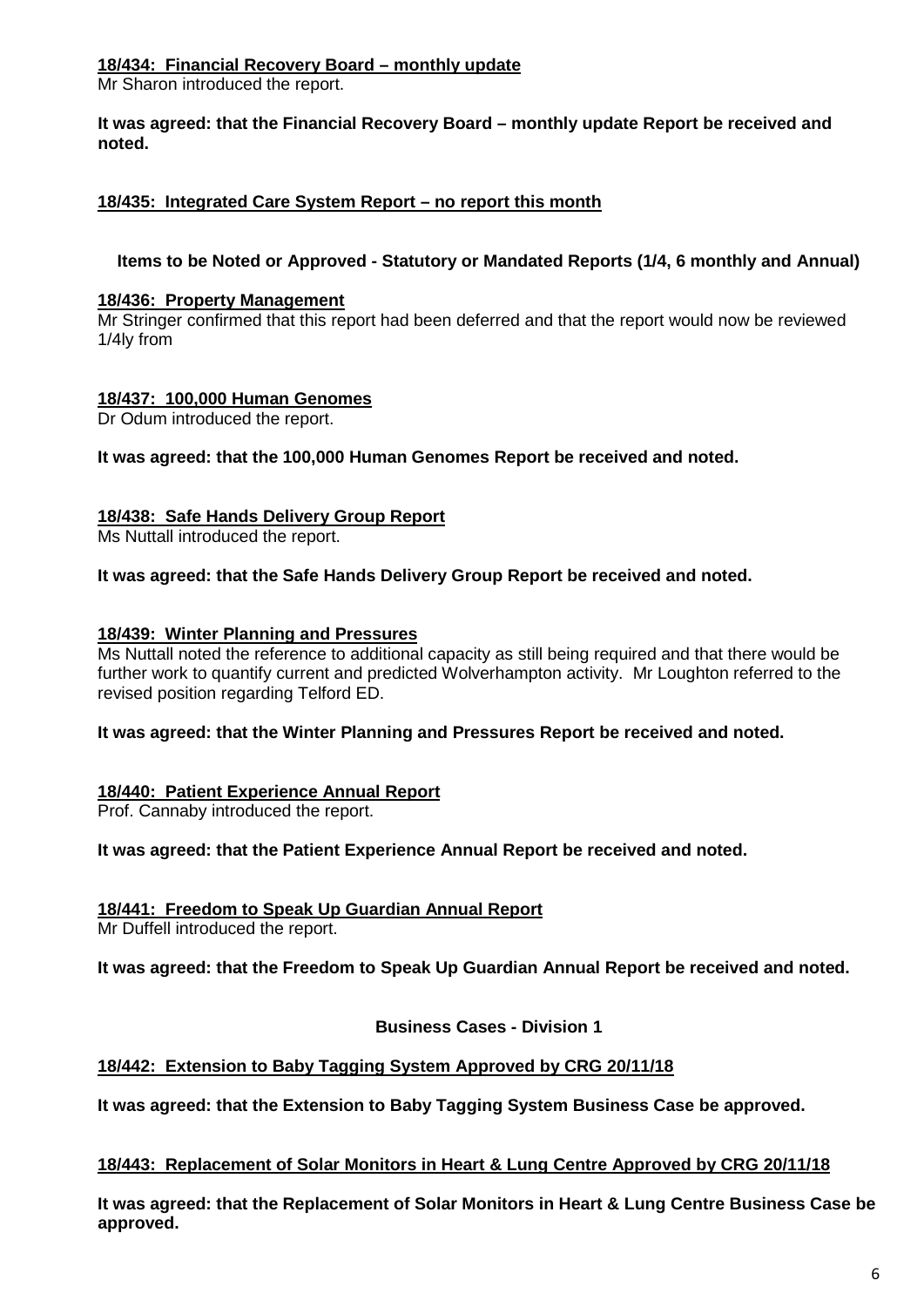# **18/444: Capital Replacement of Vivid I TOE Machine Approved by CRG 20/11/18**

**It was agreed: that the Capital Replacement of Vivid I TOE Machine Business Case be approved.**

#### **18/445: Replacement of Fluorescent Microscope Approved by CRG 20/11/18**

**It was agreed: that the Replacement of Fluorescent Microscope Business Case be approved.**

#### **18/446: Consultant Microscope – replacement Approved by CRG 20/11/18**

**It was agreed: that the Consultant Microscope – replacement Business Case be approved.**

#### **Business Cases - Division 2**

**18/447: Expansion of The Specialist Palliative Care Team Approved by C & C 13/11/18**

**It was agreed: that the Expansion of The Specialist Palliative Care Team Business Case be approved.**

#### **18/448: NICE TAG 523 Midostaurin For Untreated Acute Myeloid Leukaemia Approved by C & C 13/114/18**

**It was agreed: that the NICE TAG 523 Midostaurin For Untreated Acute Myeloid Leukaemia Business Case be approved.**

**18/449: Replacement of CT1, CT/Simulator and associated costs including CT, room refurbishment with changing room refurbishment, service contract, quality assurance, bladder scanner and patient equipment used for planning of Radiotherapy patients. Approved by CRG 20/11/18 Approved by C & C 13/11/18**

**It was agreed: that the Replacement of CT1, CT/Simulator and associated costs including CT, room refurbishment with changing room refurbishment, service contract, quality assurance, bladder scanner and patient equipment used for planning of Radiotherapy patients Business Case be approved.**

**18/450: The Pleurx Peritoneal Catheter Drainage System For Vacuum-Assisted Drainage Of Treatment Resistant Recurrent Malignant Ascites Approved by C & C 13/11/18**

**It was agreed: that the Pleurx Peritoneal Catheter Drainage System For Vacuum-Assisted Drainage Of Treatment Resistant Recurrent Malignant Ascites Business Case be approved.**

#### **18/451: Replacement Bladder Scanner For West Park Hospital Approved by CRG 16/10/18 Approved by C & C 13/11/18**

**It was agreed: that the Replacement Bladder Scanner For West Park Hospital Business Case be approved.**

**Business Cases - Division 3 – none this month**